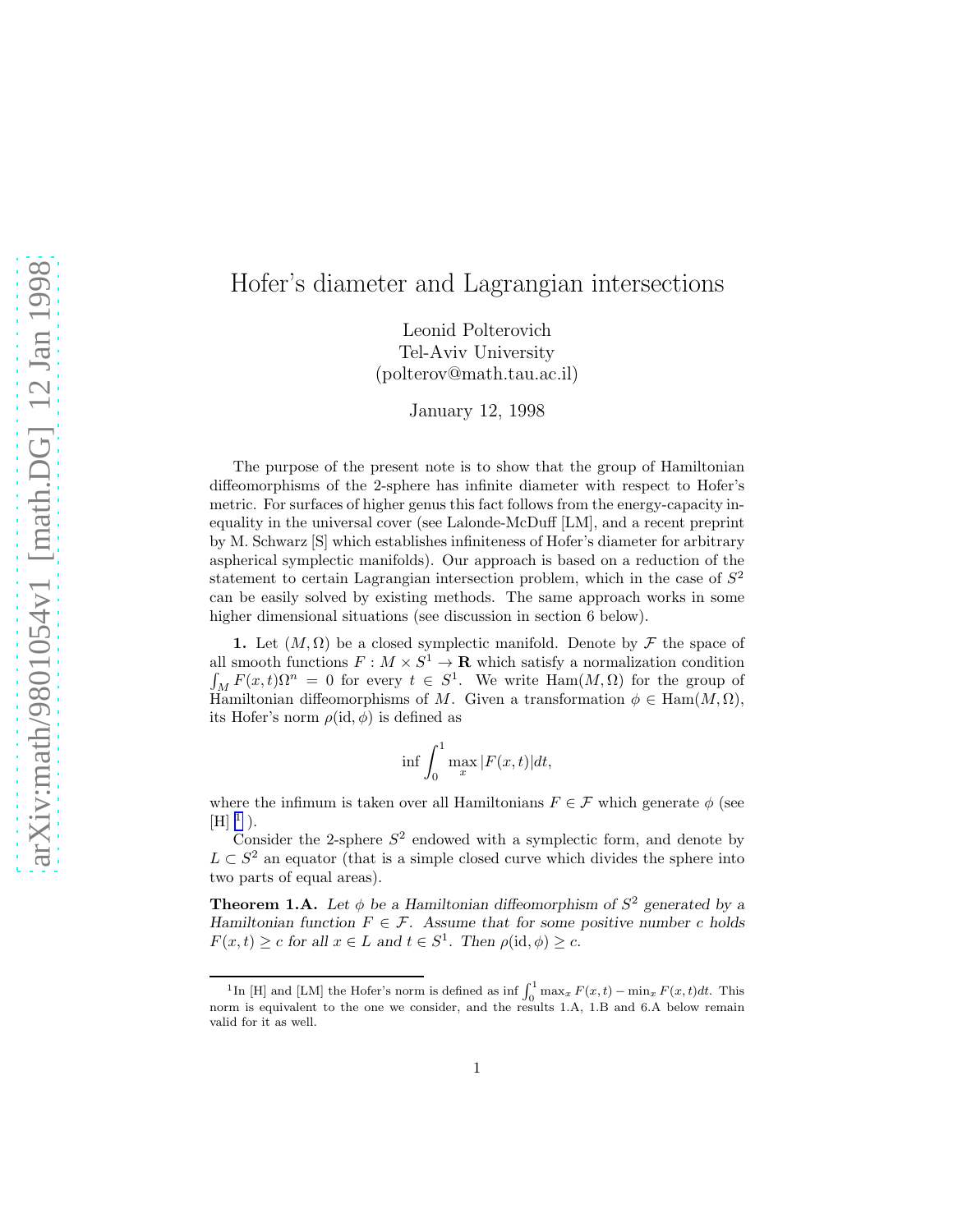Corollary 1.B. Hofer's diameter of  $\text{Ham}(S^2)$  is infinite.

Indeed, choose an autonomous normalized Hamiltonian  $F$  on  $S^2$  which equals on the equator to an arbitrarily large constant. Theorem 1.A implies that the corresponding Hamiltonian diffeomorphism lies on an arbitrarily large distance from the identity.

The proof of 1.A is divided into several steps.

**2.** Define a norm  $||F|| = \max_{x,t} |F(x,t)|$  on F. First we note that the Hofer's distance can be expressed via this norm as follows.

**Lemma 2.A.** For every  $\phi \in \text{Ham}(M)$ 

 $\rho(\mathrm{id}, \phi) = \inf ||F||,$ 

where the infimum is taken over all Hamiltonians from  $\mathcal F$  which generate  $\phi$ .

In the terminology of  $[P2]$  this means that the "coarse" Hofer's norm coincides with the usual one. The proof is based on a suitable choice of the time reparametrizations. We present this elementary argument at the end of the note.

**3.** Denote by  $\mathcal{H} \subset \mathcal{F}$  the subset of all Hamiltonians from  $\mathcal{F}$  which generate the identity map (or in other words which correspond to loops of Hamiltonian diffeomorphisms).

**Lemma 3.A.** Assume that a Hamiltonian diffeomorphism  $\phi$  is generated by some  $F \in \mathcal{F}$ . Then

$$
\rho(\mathrm{id}, \phi) = \inf_{H \in \mathcal{H}} ||F - H||.
$$

*Proof:* Let  $g = \{g_t\}, t \in [0, 1]$  be any other path of Hamiltonian diffeomorphisms joining the identity with  $\phi$ . Then  $g_t = h_t \circ f_t$  for some loop  $h = \{h_t\}$ . Write G and  $H$  for the normalized Hamiltonians of the paths  $g$  and  $h$  respectively. Then

$$
G(x,t) = H(x,t) + F(h_t^{-1}x,t).
$$

Assume that  $G \in \mathcal{F}$ . This is equivalent to the fact that  $H \in \mathcal{H}$ . Set  $H'(x,t) =$  $-H(h_t x, t)$ . Note that H' generates a loop  $\{h_t^{-1}\}$ , and thus belongs to  $\mathcal{H}$ . On the other hand the expression for G above implies that  $||G|| = ||F - H'||$ . The required statement follows immediately from Lemma 2.A.  $\Box$ 

Assume now that  $M = S^2$ , and L is an equator.

**Lemma 3.B.** For every  $H \in \mathcal{H}$  there exists a point  $(x, t) \in L \times S^1$  such that  $H(x, t) = 0.$ 

*Proof of Theorem 1.A:* In view of 3.B the inequality  $||F - H|| \ge c$  holds for all  $H \in \mathcal{H}$ . Thus 3.A implies that  $\rho(\mathrm{id}, \phi) \geq c$ . This completes the proof.  $\Box$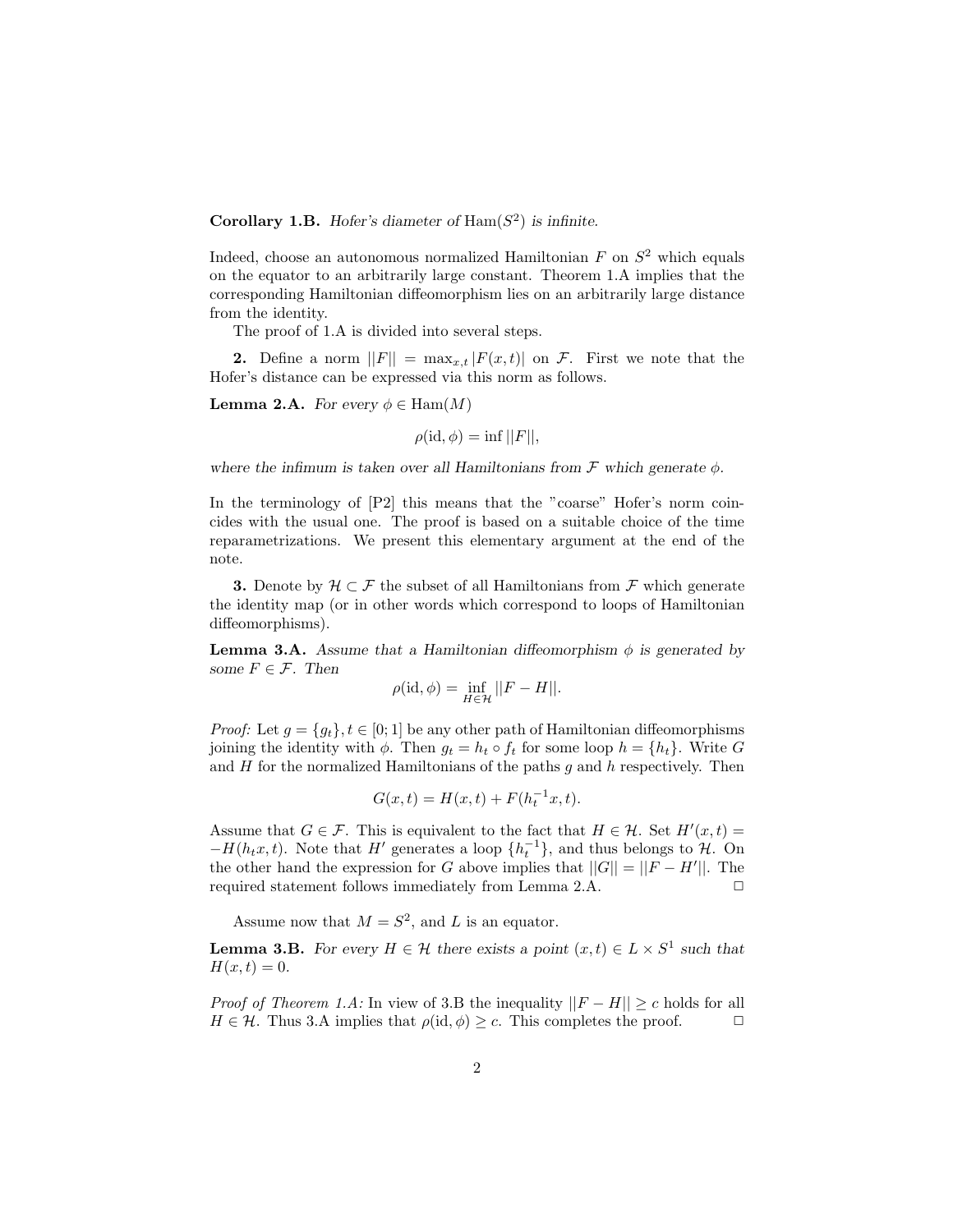## 4. *Proof of 3.B:*

In order to prove Lemma 3.B recall the Lagrangian suspension construction (which was used for study of Hofer's geometry in [P1]). Let  $L \subset M$  be a Lagrangian submanifold, and  $h = \{h_t\}$  be a loop of Hamiltonian diffeomorphisms. Then the embedding

$$
L \times S^1 \to (M \times T^*S^1, \Omega \oplus dr \wedge dt)
$$

which takes  $(x, t)$  to  $(h_t x, -H(h_t x, t), t)$  is Lagrangian. Denote its image by  $N(L, h)$ . Note that homotopic loops h lead to Hamiltonian isotopic Lagrangian submanifolds  $N(L, h)$  (this follows from a result due to Weinstein [W]).

Return now to the case when  $M = S^2$  and L is an equator. We claim that for every loop h the corresponding suspension  $N(L, h)$  is Hamiltonian isotopic to the "standard" Lagrangian torus  $N_0 = L \times \{r = 0\}$ . Indeed, it is known that  $\pi_1(\text{Ham}(S^2)) = \mathbb{Z}_2$ . If h is homotopic to the constant loop id then the claim follows from the fact that  $N_0 = N(L, id)$ . If h is not contractible then it is homotopic to a path  $f$  which is given by the rotation around the axis orthogonal to the equator. The corresponding Hamiltonian vanishes on L, and again we see that  $N_0 = N(L, f)$ . This completes the proof of the claim.

Our next claim is that the Lagrangian submanifold  $N_0$  has the Lagrangian intersection property. Namely, if  $N$  is an arbitrary Lagrangian submanifold which is Hamiltonian isotopic to  $N_0$  then N intersects  $N_0$ . This fact could be considered as *a stabilization* of the (obvious) Lagrangian intersection property of the equator in  $S^2$ . The proof is given in the next section.

Now we are ready to finish off the proof of the Lemma. Assume that  $N =$  $N(L, h)$  where h is a loop of Hamiltonian diffeomorphisms of  $S^2$ . We see that  $N(L, h)$  intersects  $N_0$  and thus there exist  $x \in L$  and  $t \in S^1$  such that  $h_t x \in L$ and  $H(h_t x, t) = 0$ . This completes the proof of Lemma 3.B.

5. Here we prove the Lagrangian intersection property which was used in the previous section. The proof is based on the Floer homology theory for monotone Lagrangian submanifolds developed by Y.-G. Oh (see [O2, section 8] and references therein). Let  $(M, \Omega)$  be a tame symplectic manifold, and  $L \subset M$ be a closed monotone Lagrangian submanifold whose minimal Maslov number is at least 2. Let  $L'$  be the image of  $L$  under a generic Hamiltonian isotopy such that  $L$  and  $L'$  intersect transversally. Choose a generic  $\Omega$ -compatible almost complex structure  $J$  on  $M$ . It is proved by Oh that in this case the Floer homology  $HF(L, L')$  over  $\mathbb{Z}_2$  is well defined and (up to an isomorphism) does not depend on the generic choices of  $L'$ , the Hamiltonian isotopy and  $J$ . If  $HF(L, L') \neq 0$  then L has the Lagrangian intersection property, in other words  $L \cap L'$  is non-empty. In particular, this is the case when L is the equator of  $S^2$ , or more generally when  $L = RP^n \subset \mathbf{CP}^n$  (see [O1]).

Let  $Z \subset T^*S^1$  be the zero section, and let  $Z' \subset T^*S^1$  be the graph of the function  $r = \cos 2\pi t$ . It is easy to see that Floer homology  $HF(L, L')$  is stable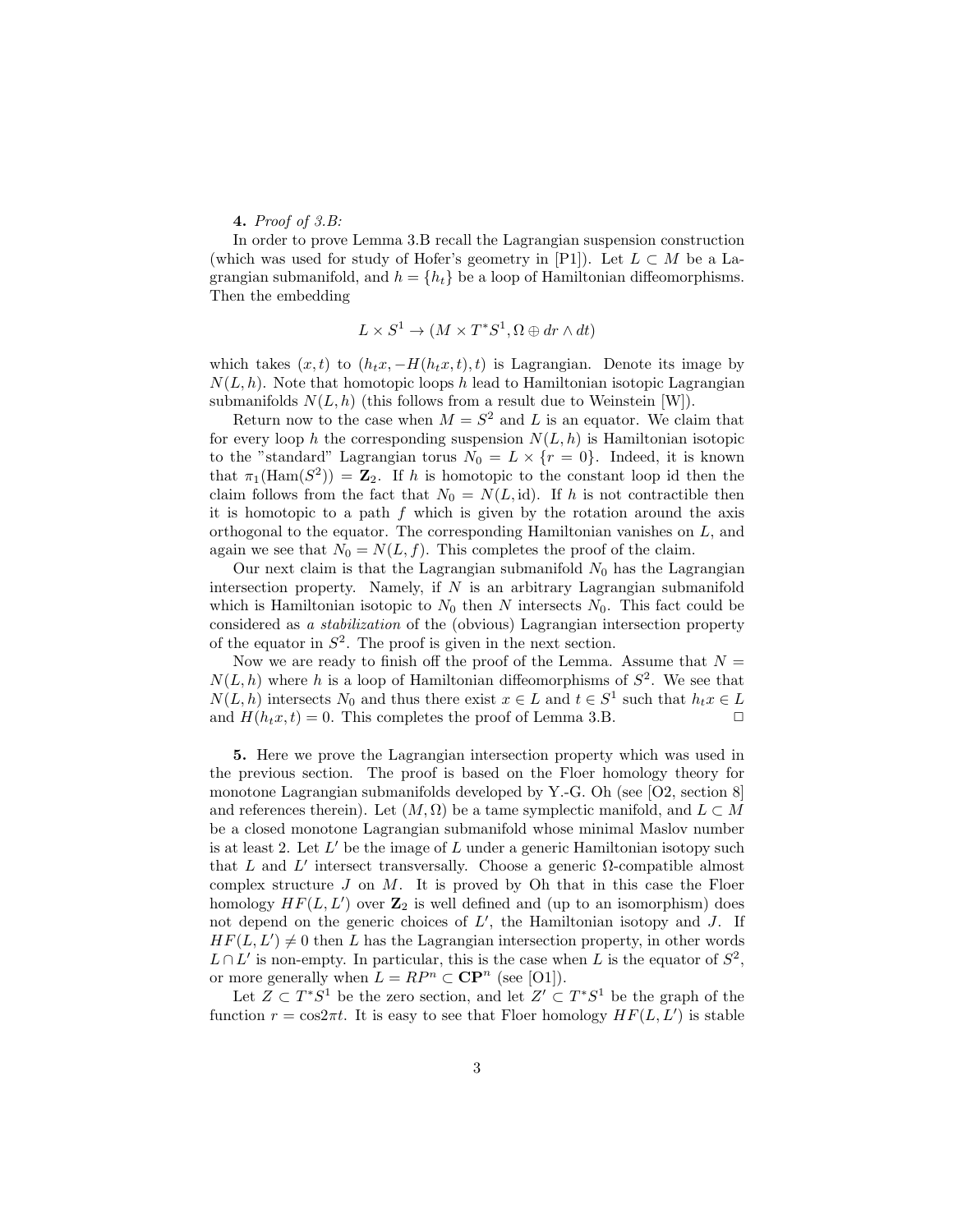in the following sense:

(5.A) 
$$
HF(L \times Z, L' \times Z') = HF(L, L') \otimes (\mathbf{Z}_2 \oplus \mathbf{Z}_2).
$$

Let us explain this formula. First of all notice that the left hand side is well defined since  $L \times S^1$  is again monotone with the same minimal Maslov number. Further,

$$
C(L \times Z, L' \times Z') = C(L, L') \otimes C(Z, Z'),
$$

and

$$
\partial(x \otimes y) = \partial(x) \otimes y + x \otimes \partial(y).
$$

Here  $(C(.,.), \partial)$  stands for the Floer complex, where  $M \times T^*S^1$  is endowed with the split almost complex structure, and the Hamiltonian isotopy between  $L \times Z$ and  $L' \times Z'$  splits as well. The expression for the differentials above reflects the fact that every discrete Floer's gradient trajectory is the product of a discrete gradient trajectory in one factor and a constant trajectory in the other factor. Clearly  $C(Z, Z') = \mathbb{Z}_2 \oplus \mathbb{Z}_2$ , and the corresponding differential vanishes. Thus we get formula 5.A.

Applying 5.A to the case when L is the equator of  $S^2$  and taking into account that  $HF(L, L')$  is non-trivial we obtain the required intersection property for  $L \times S^1$ .

6. A generalization and discussion. Here we discuss some applications of our method to higher-dimensional manifolds. Let  $(M, \Omega)$  be a closed symplectic manifold which satisfies the following two conditions:

(i) The fundamental group of  $\text{Ham}(M, \Omega)$  is finite (or, more generally, the Hofer's length spectrum of  $\text{Ham}(M, \Omega)$  is bounded away from infinity).

(ii) There exists a monotone closed Lagrangian submanifold  $L \subset M$  whose minimal Maslov number is at least 2, such that  $HF(L, L') \neq 0$ .

## **Theorem 6.A.** The Hofer's diameter of  $\text{Ham}(M, \Omega)$  is infinite.

Note that this theorem applies to  $S^2 \times S^2$  endowed with the split symplectic form such that the areas of the factors are equal, as well as to  $\mathbb{CP}^2$ . Indeed, take L as the product of equators in the first case, and as  $RP^2$  in the second case, and note that the corresponding fundamental groups are equal to  ${\bf Z}_2\oplus {\bf Z}_2$ and  $\mathbb{Z}_3$  respectively.

*Proof of 6.A:* Let  $F \in \mathcal{F}$  be a normalized autonomous Hamiltonian which equals to some positive constant c on L. Denote by  $f = \{f_t\}, t \in [0, 1]$  the corresponding Hamiltonian isotopy which generates a Hamiltonian diffeomorphism  $\phi = f_1$ . Set  $D = \text{Ham}(M, \Omega)$  and let  $(D, \tilde{\rho})$  be the universal cover of D endowed with the lift of the Hofer's metric. Here we take the identity element of  $D$  as the base point, and consider smooth paths and smooth homotopies only.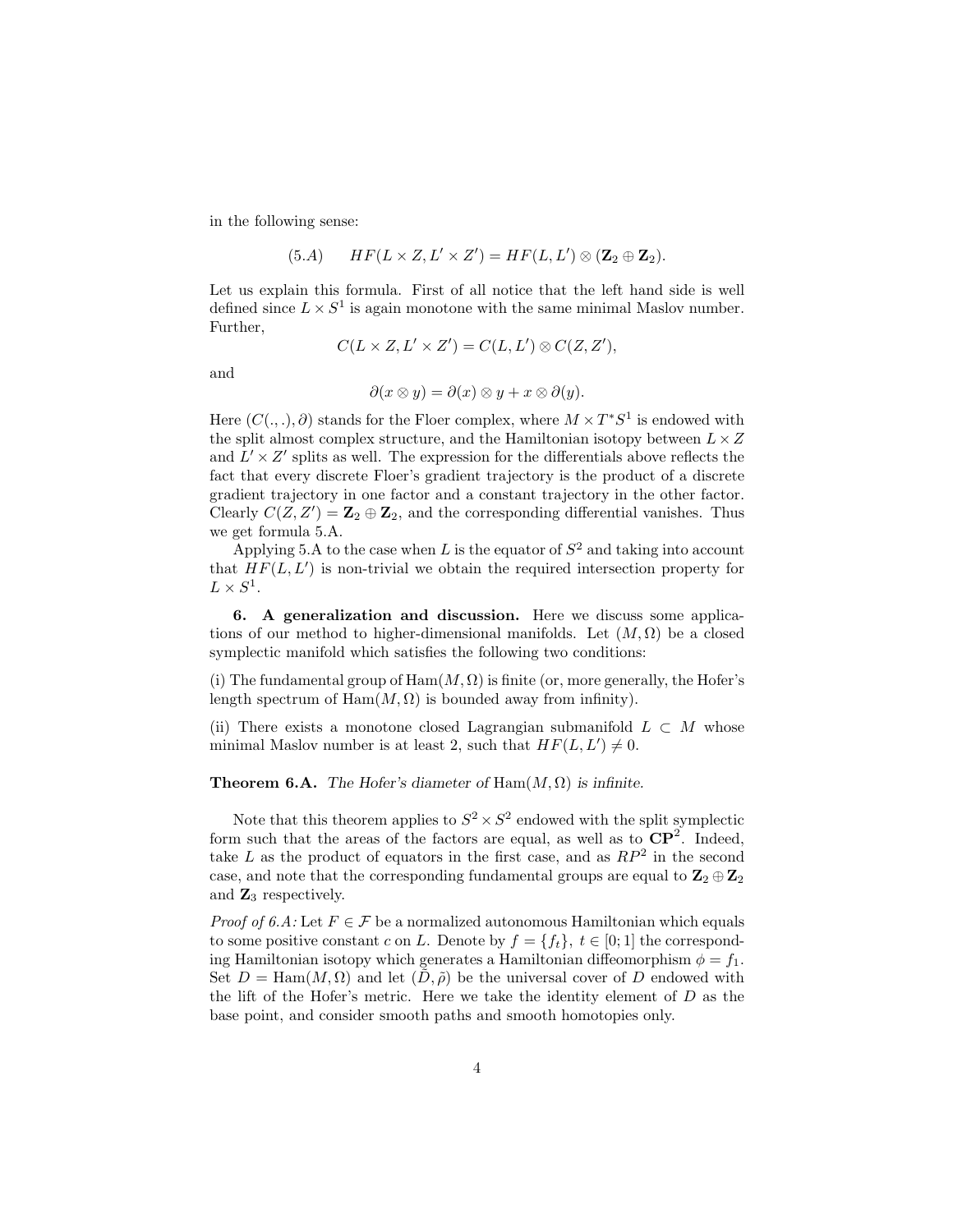Consider the lift  $\psi$  of  $\phi$  associated to the path f. Arguing exactly as in the proof of Theorem 1.A we get that  $\tilde{\rho}(\text{id}, \psi) \geq c$ . Indeed, let h be any contractible loop of Hamiltonian diffeomorphisms. The condition (ii) combined with 5.A guarantees that the Lagrangian suspension  $N(L, h)$  intersects  $L \times Z$ in  $M \times T^*S^1$ . Then Lemmas 2.A and 3.A complete the job.

Denote by  $u$  the upper bound for the length spectrum of  $G$ . In other words, every closed loop on G can be homotoped to a loop whose Hofer's length does not exceed u. The existence of such u follows from the condition (i) above. Since the Hofer's length structure is biinvariant, it follows that for an arbitrary lift  $\theta$  of  $\phi$  holds  $\tilde{\rho}(\psi,\theta) \leq u$ . Thus the triangle inequality for  $\tilde{\rho}$  implies that  $\tilde{\rho}(\text{id}, \theta) \geq c - u$ , and hence  $\rho(\text{id}, \phi) \geq c - u$ . Taking c arbitrary large we get the statement of the theorem.  $\Box$ 

Note that Theorem 1.A is a particular case of Theorem 6.A, however the proof of 1.A is in a sense more explicit than the one we just completed . Namely it uses a more detailed information about the Hamiltonians generating representatives of *all* homotopy classes of loops in  $\text{Ham}(S^2)$ . One can try to generalize this way of arguing to some symplectic manifolds which violate condition (i) above. For instance let  $(M, \Omega)$  be the blow up of  $\mathbb{CP}^2$  at one point endowed with the monotone symplectic structure. It is proved recently in [AM] that the fundamental group of  $\text{Ham}(M, \Omega)$  equals to **Z** and is generated by an explicitly known  $S^1$ -action. Moreover the length spectrum is unbounded (see [P2]). Denote by  $H$  the normalized Hamiltonian of this loop (see [P2] for the precise expression). It is easy to see that the zero level  $\{H = 0\}$  contains a Lagrangian torus L which turns out to be *non-monotone*. It would be interesting to check whether in spite of that non-monotonicity  $L$  has the stable Lagrangian intersection property. If it really does, then one concludes that the Hofer's diameter in this case is infinite as well.

In higher dimensions we face a difficulty. Namely, for applying our method we need an information about the fundamental group of  $\text{Ham}(M, \Omega)$  which is not yet available. On the other hand for some manifolds like  $\mathbf{CP}^n$  or the product of  $n$  spheres of equal areas one can use our approach in order to show that there exist arbitrarily long Hamiltonian paths which cannot be shortened with fixed endpoints at least in some homotopy classes.

Note finally that our arguments show that if there exists a subset  $L$  in  $M$  with the open complement such that every function  $H \in \mathcal{H}$  vanishes at some point of  $L \times S^1$  then the Hofer's diameter is infinite. We took L to be a Lagrangian submanifold in order to apply the existing Lagrangian intersection techniques, however it would be quite natural to work with more general (say, open) subsets. Here is a question which sounds as a first step towards such a generalization. Take  $L$  to be the complement of a tiny ball in  $M$ , and define  $N$  as the product of L with the zero section in  $T^*S^1$ . Is it true that N always intersects its image under an arbitrary Hamiltonian isotopy of  $M \times T^*S^1$ ? Obviously this is the case for split Hamiltonian isotopies. Can one use the folding construction due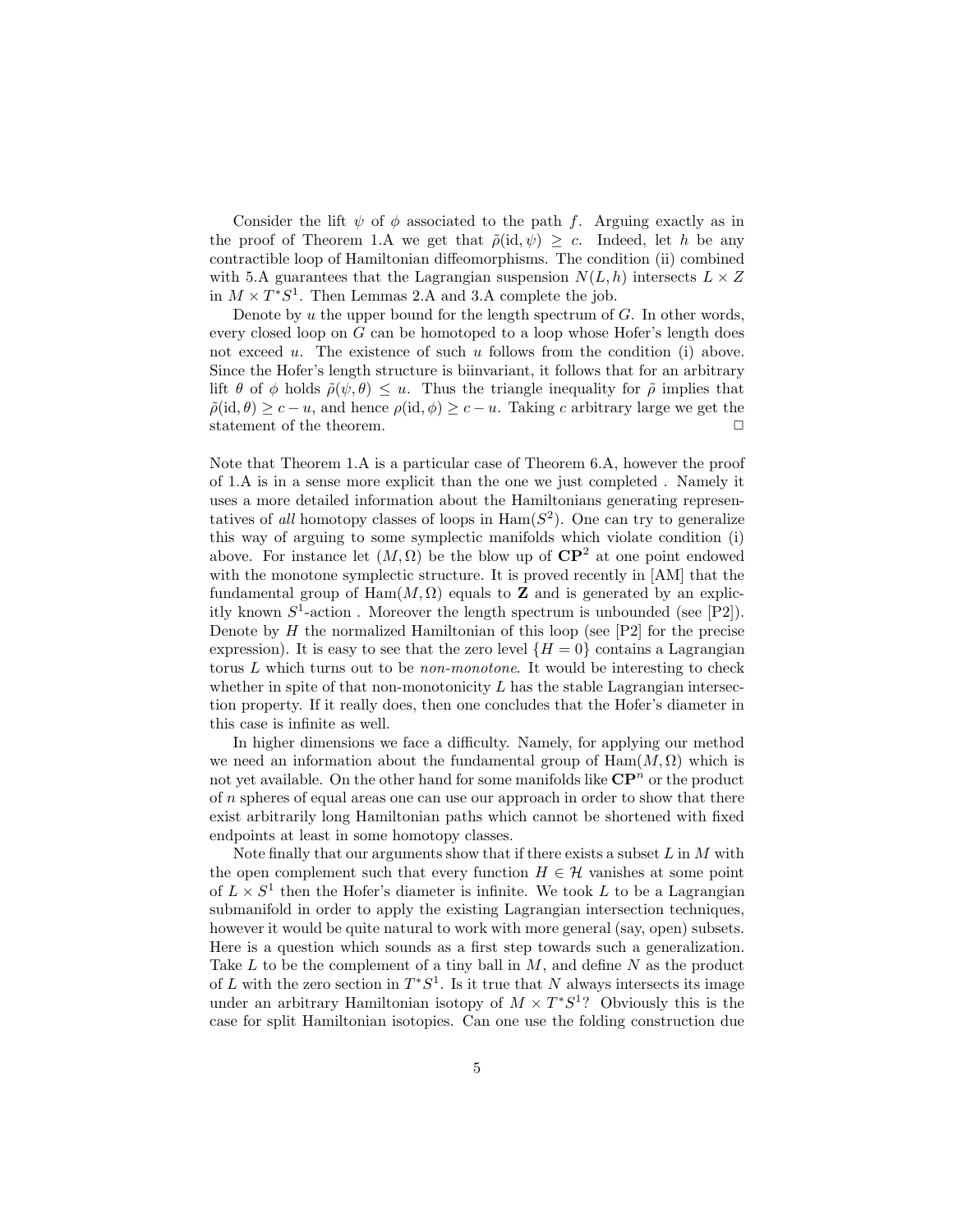to Lalonde and McDuff [LM] for general Hamiltonian isotopies?

**7.** Proof of 2.A: For  $\phi \in \text{Ham}(M, \Omega)$  set  $r(\text{id}, \phi) = \inf ||F||$  where F runs over all Hamiltonians  $F \in \mathcal{F}$  which generate  $\phi$ . Clearly  $r(\mathrm{id}, \phi) \geq \rho(\mathrm{id}, \phi)$ . Our task is to prove the converse inequality. Fix a positive number  $\epsilon$ . Choose a path  $f = \{f_t\}, t \in [0, 1]$  of Hamiltonian diffeomorphisms generated by some  $F \in \mathcal{F}$  such that  $f_0 = id, f_1 = \phi$  and such that  $\int_0^1 m(t) \le \rho(id, \phi) + \epsilon$  where  $m(t) = \max_x |F(x,t)|$ . We can always assume that  $m(t)$  is strictly positive (geometrically this means that f is a regular curve). Denote by  $\mathcal C$  the space of all  $C^1$ -smooth orientation preserving diffeomorphisms of  $S^1$  which fix 0. Note that for  $a \in \mathcal{C}$  the path  $f_a = \{f_{a(t)}\}$  is generated by the normalized Hamiltonian function  $F_a(x,t) = a'(t)F(x,a(t))$ , where a' denotes the derivative with respect to t. Take now  $a(t)$  as the inverse of

$$
b(t) = \frac{\int_0^t m(s)ds}{\int_0^1 m(s)ds}.
$$

Note that

$$
||F_a|| = \max_t a'(t) m(a(t)) = \max_t (m(t)/b'(t)) = \int_0^1 m(t).
$$

We conclude that  $||F_a|| \le \rho(\mathrm{id}, \phi) + \epsilon$ . Approximating a in the C<sup>1</sup>-topology by a smooth diffeomorphism from  $C$  we see that one can find a smooth normalized Hamiltonian, say F, which generates  $\phi$  and such that  $||F|| \leq \rho(\mathrm{id}, \phi) + 2\epsilon$ . Since this can be done for an arbitrary  $\epsilon$  we conclude that  $r(\mathrm{id}, \phi) \leq \rho(\mathrm{id}, \phi)$ . This completes the proof.  $\Box$ 

Acknowledgements. This note was written during my stay at ETH, Zürich. I thank the Forschungsinstitut für Mathematik for the hospitality.

## References

[AM] M. Abreu and D. McDuff, in preparation.

[H] H. Hofer, On the topological properties of symplectic maps, *Proc. Roy. Soc. Edinburgh Sect A* 115(1990), 25-38.

[LM] F. Lalonde and D. McDuff, Hofer's L<sup>∞</sup>-geometry: energy and stability of flows I,II, *Invent. Math.* 122 (1995), 1-69.

[O1] Y.-G. Oh, Floer homology of Lagrangian intersections and pseudo-holomorphic discs I,II, *Comm. Pure Appl. Math.* 46 (1993), 949-1012.

[O2] Y.-G. Oh, Relative Floer and quantum cohomology and the symplectic topology of Lagrangian submanifolds, in *Contact and Symplectic Geometry*, C.B. Thomas ed., Cambridge University Press 1996, pp. 201-267.